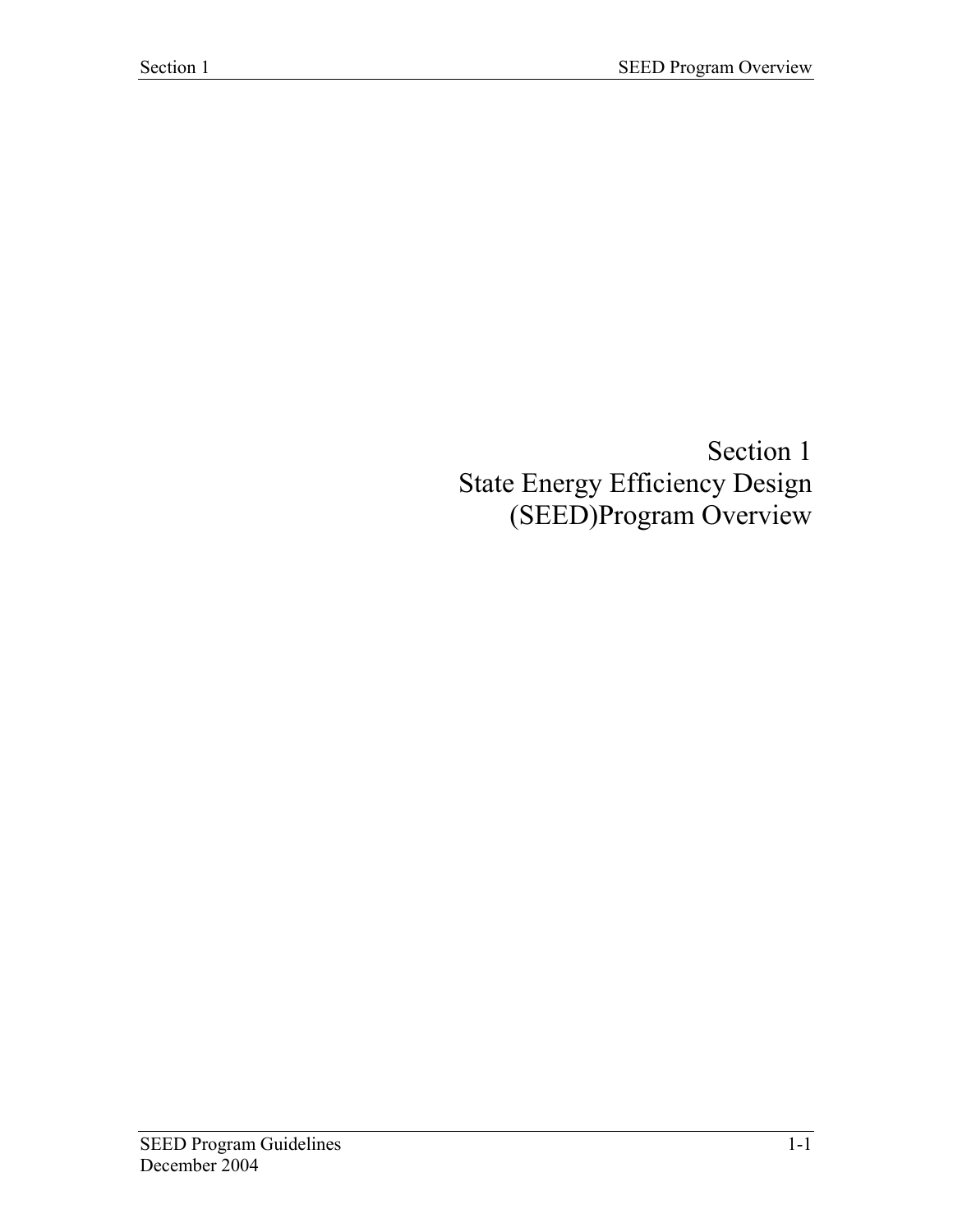*It is the policy of the State of Oregon that facilities to be constructed or purchased by authorized state agencies be designed, constructed, renovated and operated so as to minimize the use of nonrenewable energy resources and to serve as models of energy efficiency.*

(ORS 276.900, see Appendix A)

The State Energy Efficiency Design (SEED) program administered by the Oregon Department of Energy was created to implement the legislation quoted above, ORS 276.900.

By constructing and renovating buildings with energy efficiency in mind, state agencies can significantly reduce long-term operating costs. Those savings can be used to fund essential services. Other benefits of energy efficiency are reducing environmental impacts.

OAR 330-130 (Appendix B) and these Guidelines put an emphasis on *the introduction of energy issues during the Pre-Design and Schematic Design phases* of the design process. It is during these two phases when large energy savings can be achieved with the least amount of efforts. These Guidelines also include a description of the *verification* of the energy conservation measures' installation and *long term monitoring* during the occupancy phase.

### **I. INTRODUCTION**

Adopted in 1991, ORS 276.900-915 directs state agencies to work with the Oregon Department of Energy to ensure that cost-effective energy conservation measures (ECMs) are included in new and renovated state buildings.

OAR 330-130 was amended substantially in the fall of 2001 as a result of HB3788, which among other things, requires that a facility constructed or renovated after June 30, 2001 shall exceed the energy conservation provisions of the state building code by 20 percent or more. Additional minor amendments to OAR 330-130 were filed in November 2002 and January 2003.

This document provides state agency staff, building design team members, and Energy Analysts detailed information on the SEED Program:

- Section 1 provides an overview of the program and includes the building class determination and notification procedures.
- Section 2 describes the procedures for Class 1 buildings.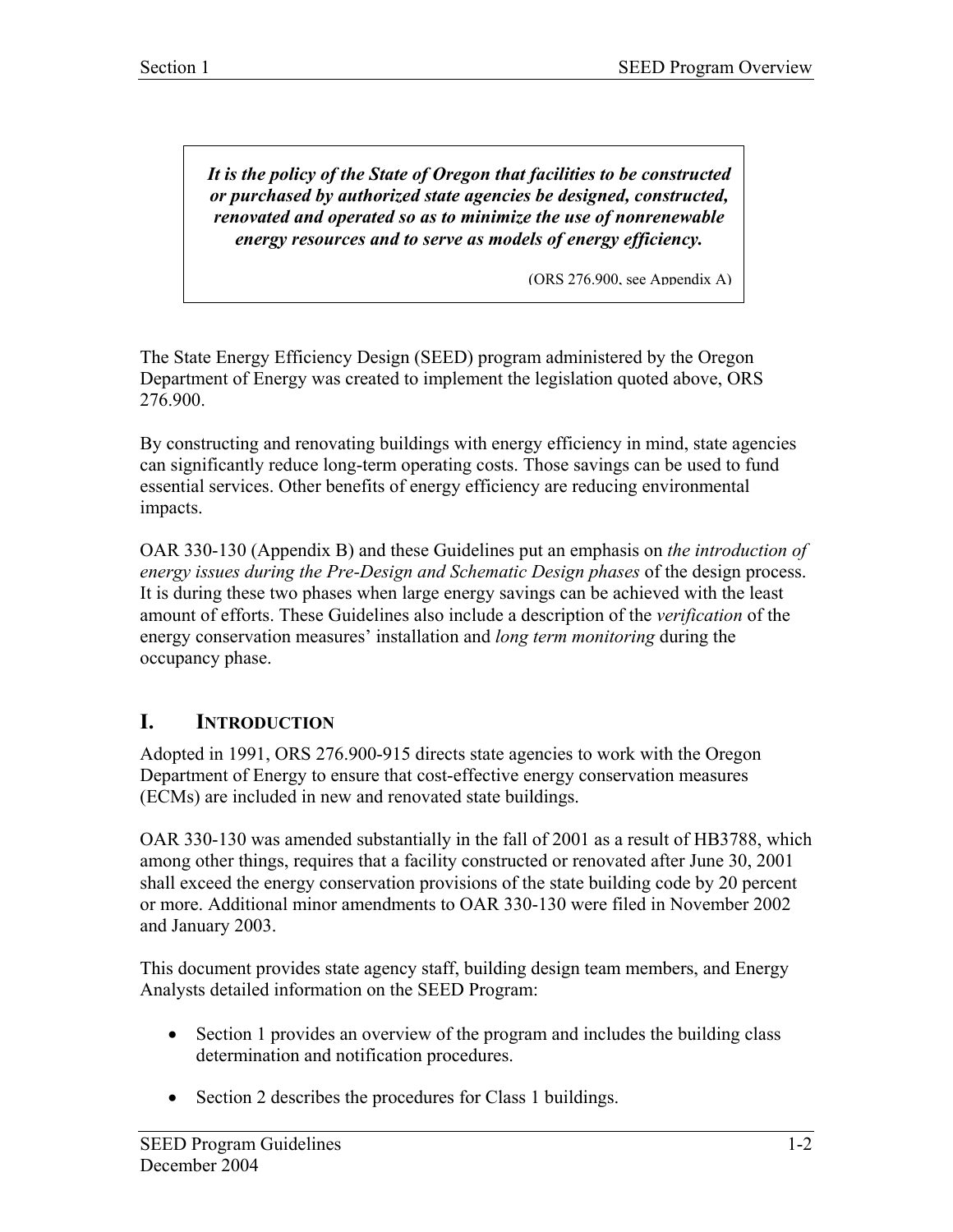- Section 3 describes the procedures for Class 2 buildings.
- Appendices A through L contain law, rules, and a variety of forms and descriptions of procedures.

## **II. PROGRAM PARTICIPANTS**

The SEED Program includes the following participants (with a brief description of their roles):

- *Agency* is any state agency, board, commission, department, or division that has the authority to finance the construction, purchase, or renovation of buildings or other structures for use by the state of Oregon.
- The *Agency Contact* acts for the Agency and is responsible for Agency compliance with the SEED Program requirements.
- The *Design Team* includes the architect(s), engineer(s), and other professionals responsible for the building design. The design team possesses the most knowledge about the building requirements, provides building data to the Energy Analyst, and verifies that suggested energy conservation measures (ECMs) can be cost-effective and practical to implement.
- The *Energy Analyst* has expertise in analyzing energy savings and ECM costs. The Energy Analyst prepares the building energy analysis and the Energy Analysis Report under the direction of a professional engineer or licensed architect who reports to the project architect or Agency. Appendix C gives requirements and recommended Energy Analyst qualifications.
- The *Department of Energy* or its representative provides information to the Agency and design team to improve energy efficiency, reviews the Energy Analysis Report, and reports on Agency compliance with the SEED Program. The *Department of Energy* or its representative participates in design team meetings, provides on-site inspections, and may be involved in the monitoring of the building during the occupancy phase.

# **III. BUILDING CLASSES**

All buildings designed, constructed, and renovated by state agencies are required to comply with the SEED Program requirements. When the building class has been determined as being *Class 1* or *Class 2* during the pre-design or programming phase of a building project, the Agency notifies the *Department of Energy*.

*Class 1* buildings include the following: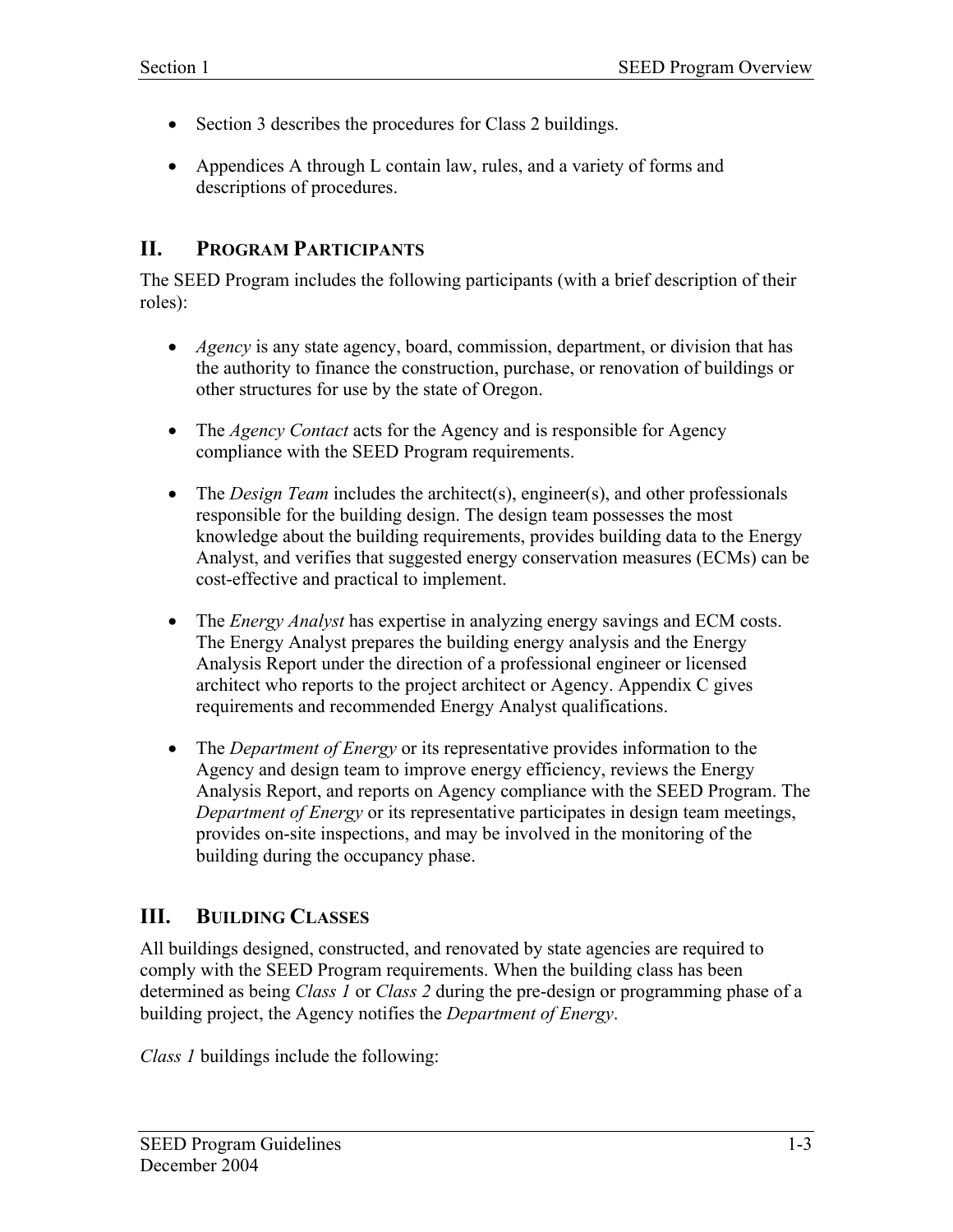- New buildings, additions, or renovations of 10,000 or more square feet of heated or cooled floor area
- Building additions that increase the size of an existing building to 10,000 or more square feet of heated or cooled floor area, and renovations to buildings of 10,000 or more square feet of heated or cooled floor area, which significantly affect either:
	- i) The existing mechanical or control system; or
	- ii) At least two of the following energy systems: interior lighting, building envelope, the domestic hot water system, or special equipment that uses energy.

**Note:** Only those systems identified in i) and ii) that are *significantly affected* are subject to Class 1 building procedures. For example: if a lighting system is upgraded, only the lighting system has to meet the 20% lower than code, not the whole building.

*Class 2* buildings include new buildings or renovations of less than 10,000 square feet of heated or cooled floor area, except:

- Those described as Class 1 buildings; or
- New buildings, structures, or facilities that have no energy-using systems.

The process for the SEED Program is outlined in Figure 1-1.

## **IV. NOTIFICATION**

Prompt notification to the *Department of Energy* benefits the Agency by providing timely program planning and scheduling. The Agency determines during the pre-design or programming phase whether the project is a Class 1 or Class 2 project. The Agency completes and submits the appropriate Project Notification Form (see Appendix G and K) to the *Department of Energy* before the design team is selected. Agencies are encouraged to talk with *Department of Energy* staff before completing this form to discuss building classes defined under the SEED Program, Agency options, and *Department of Energy* services.

## **V. SUBMITTALS**

The Class 1 building designation under the SEED Program requires that meetings be held to discuss the energy goals of the project, the design criteria, the integrated energy design approach, Energy Systems Performance Verification Plan, modeling approach and ECMs related to the building design. Required document submittals, addressed in the Section 2, must be made early to allow adequate time for review. This will result in more productive meetings.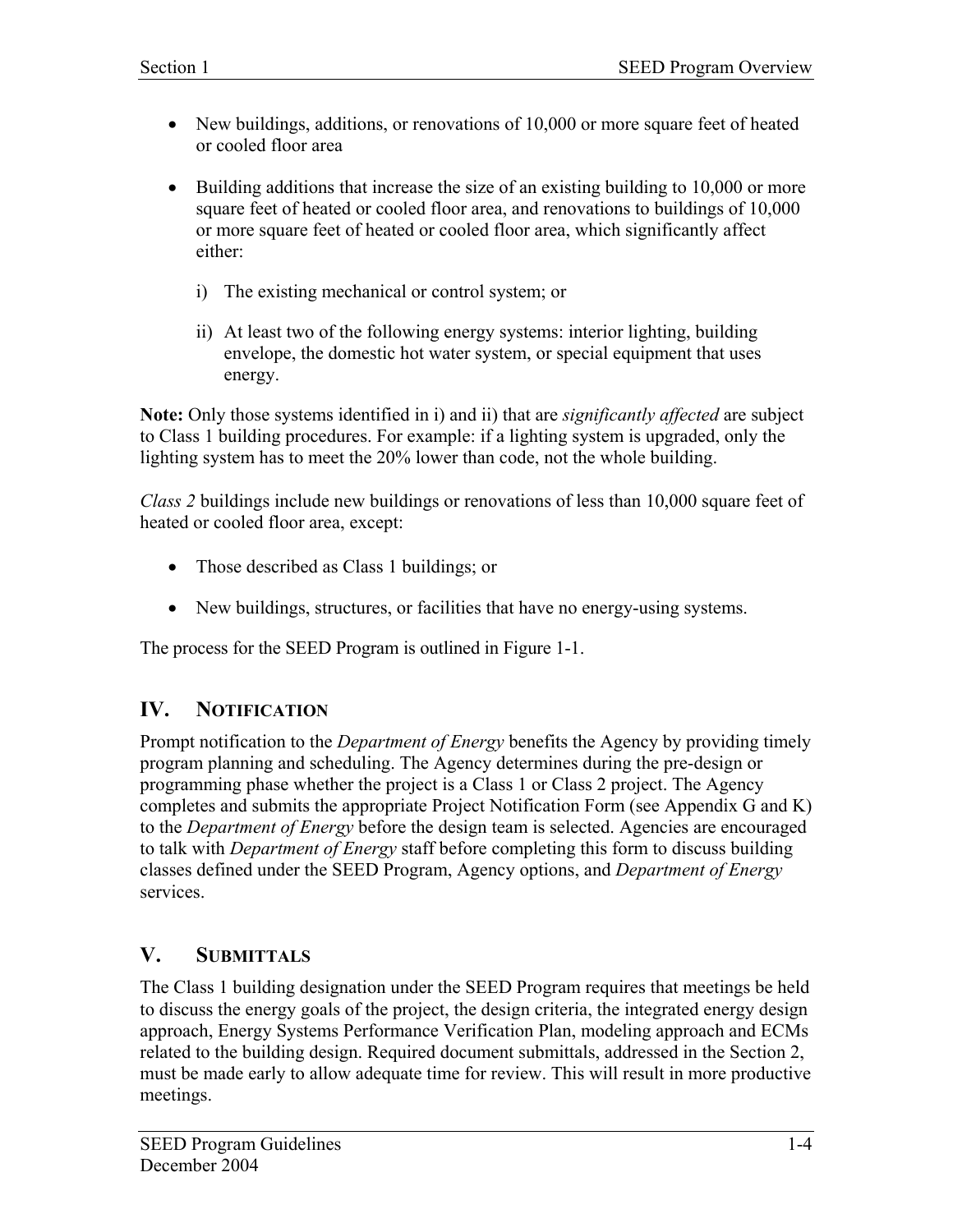The Class 2 building designation under the SEED Program requires that the Agency submit to the Oregon *Department of Energy* a list of all ECMs or ECM packages installed in the building. These measures include all the required prescriptive ECMs or all reasonable cost-effective ECMs.

All submittals to the *Department of Energy* shall be sent to:

SEED Program Oregon Department of Energy 625 Marion St. NE Salem, OR 97301-3737 Tel: (503) 378-4040 or toll-free in Oregon (800) 221-8035 Fax : (503) 373-7806 Email: ann.hushagen@state.or.us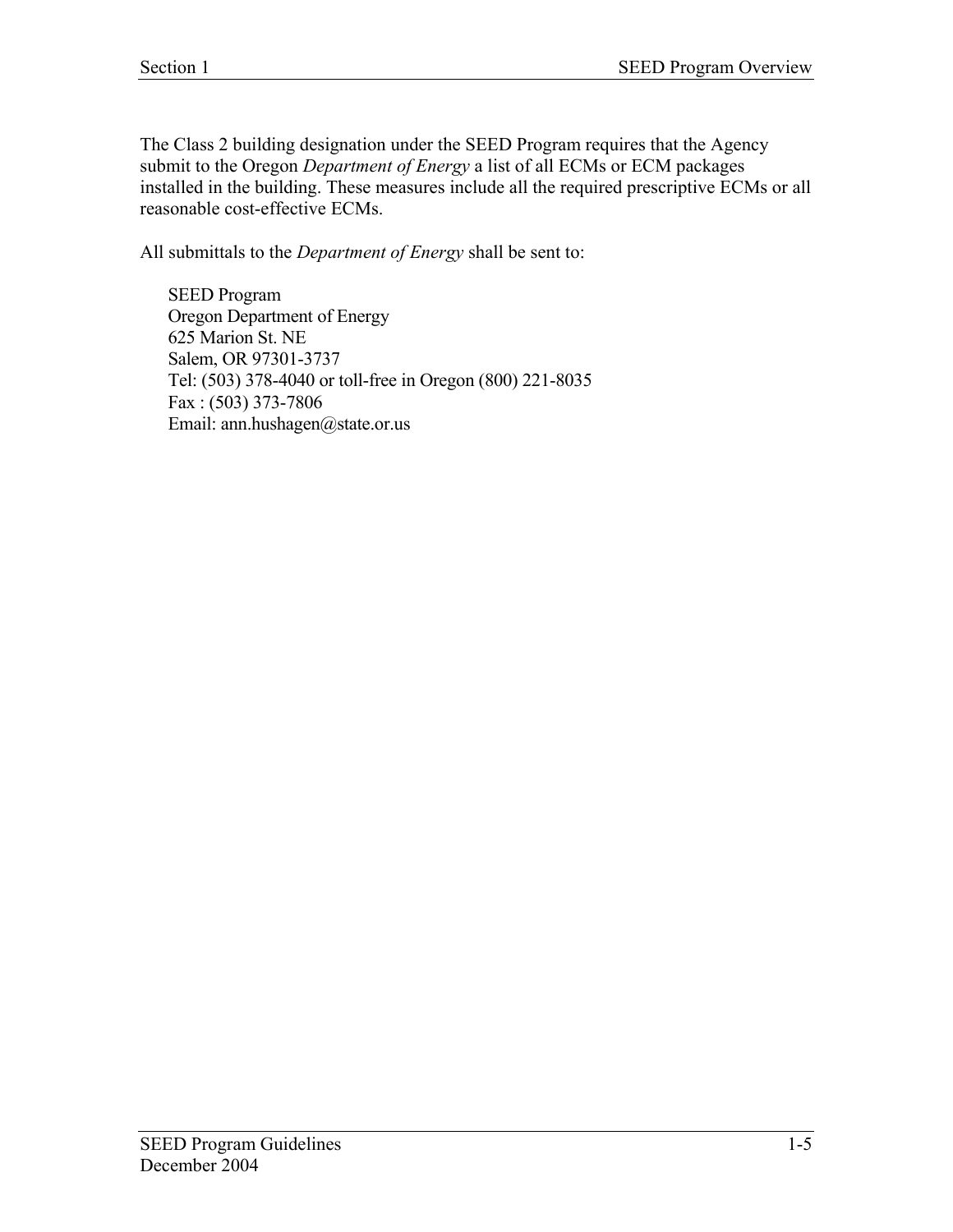



### **VI. WAIVER**

Under certain circumstances, part of the SEED OAR that describe specific activities, and which have been included in these Guidelines, may be waived.